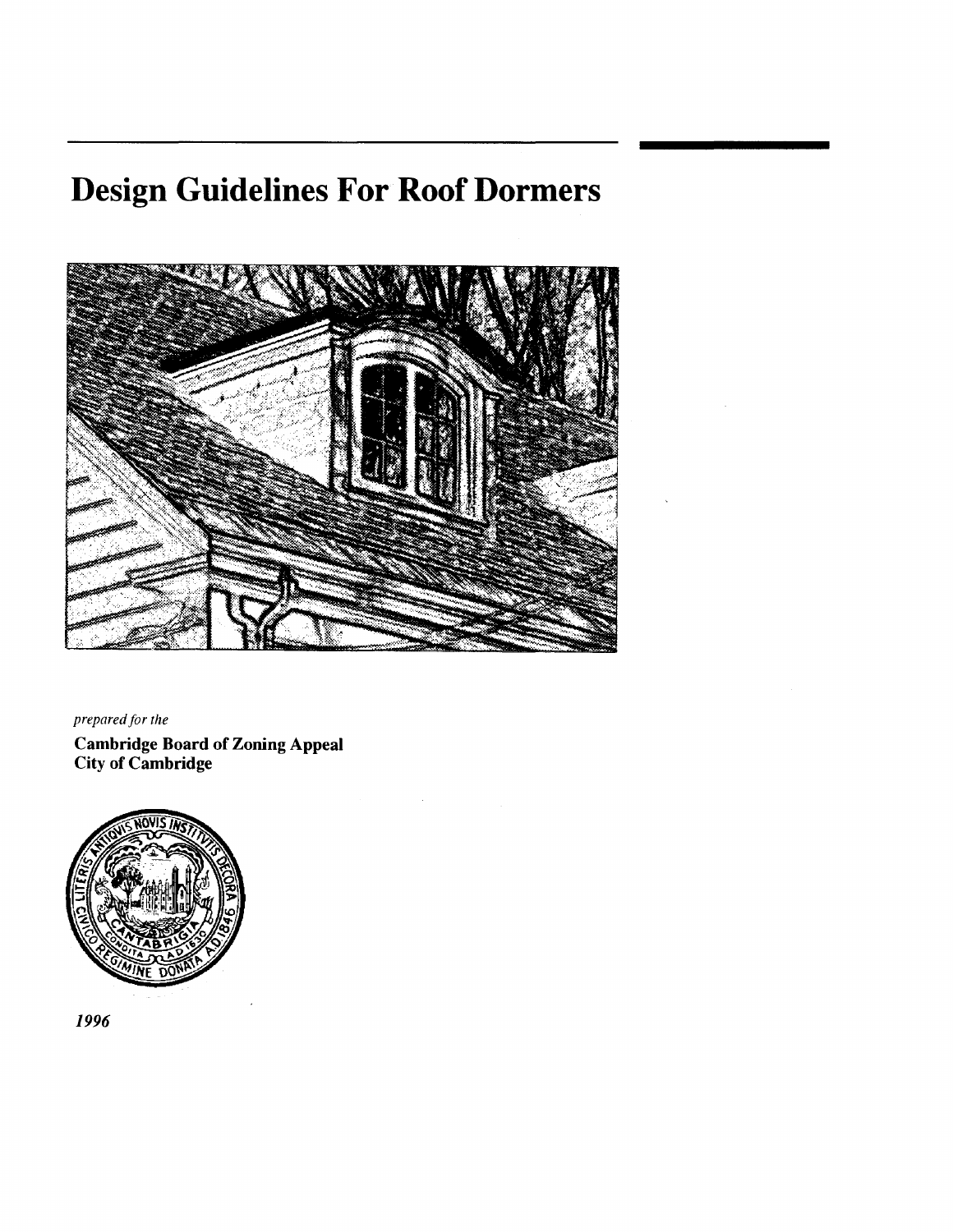## *TABLE OF CONTENTS*

| Introduction          |                                |  |  | 3  |
|-----------------------|--------------------------------|--|--|----|
| <b>The Guidelines</b> |                                |  |  |    |
|                       | <b>Shed Dormers</b>            |  |  |    |
|                       | <b>Setbacks</b>                |  |  |    |
|                       | Placement                      |  |  | 6  |
|                       | Roof Pitch                     |  |  | 6  |
|                       | <b>Inset Roof Decks</b>        |  |  | 6  |
|                       | Windows                        |  |  | 6  |
|                       | Wall Material and Color        |  |  | 6  |
|                       | <b>Gable Dormers</b>           |  |  | 8  |
|                       | <b>Setbacks</b>                |  |  | 8  |
|                       | Placement                      |  |  | 8  |
|                       | Roof Pitch                     |  |  | 9  |
|                       | Window Area                    |  |  | 9  |
|                       | <b>Wall Material and Color</b> |  |  | 9  |
| Resources             |                                |  |  | 10 |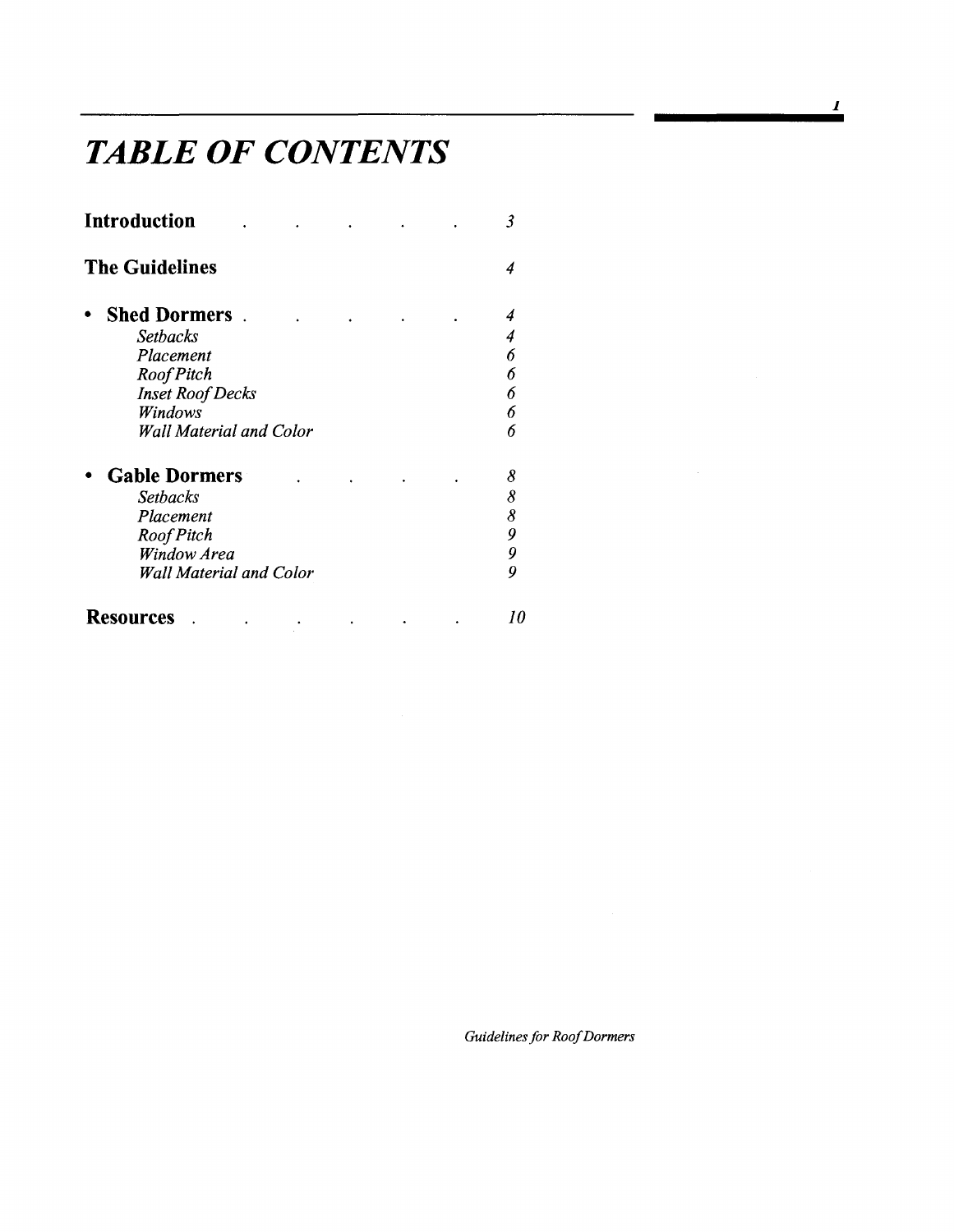#### *CREDITS*

**City of Cambridge** Robert W. Healy, City Manager Richard Rossi, Deputy City Manager

*Cambridge City Council*  Sheila T. Russell, Mayor Kathleen L. Born, Vice Mayor Henrietta Davis Francis H. Duehay Anthony D. Galluccio Kenneth E. Reeves Michael A. Sullivan Timothy J. Toomey, Jr. Katherine Triantafillou

*Cambridge Board of Zoning Appeal* John Miller, Chairperson Lauren Curry John O'Connell Charles Pierce Michael Wiggins

*Associate Members*  James Daniel David Gray Hanson Theodore Hartry Arch Horst Laura Kershner Susan Spurlock

*Cambridge Community Development Department*  Susan Schlesinger, Assistant City Manager for Community Development Les Barber, Director of Land Use & Zoning Roger Boothe, Director of Urban Design

*Cambridge Historical Commission* 

Charles Sullivan, Executive Director RobertG. Neiley, FAIA Anthony C. Platt, FAIA

Prepared by Christopher Chadbourne & Associates for the Cambridge Board of Zoning Appeal under the direction of staff at the Cambridge Community Development Department and the Cambridge Historical Commission.

*Christopher Chadbourne* & *Associates, Cambridge, MA*  Tunch Gungor, Graphic Design Frederick Richards, Project Director

*City a/Cambridge*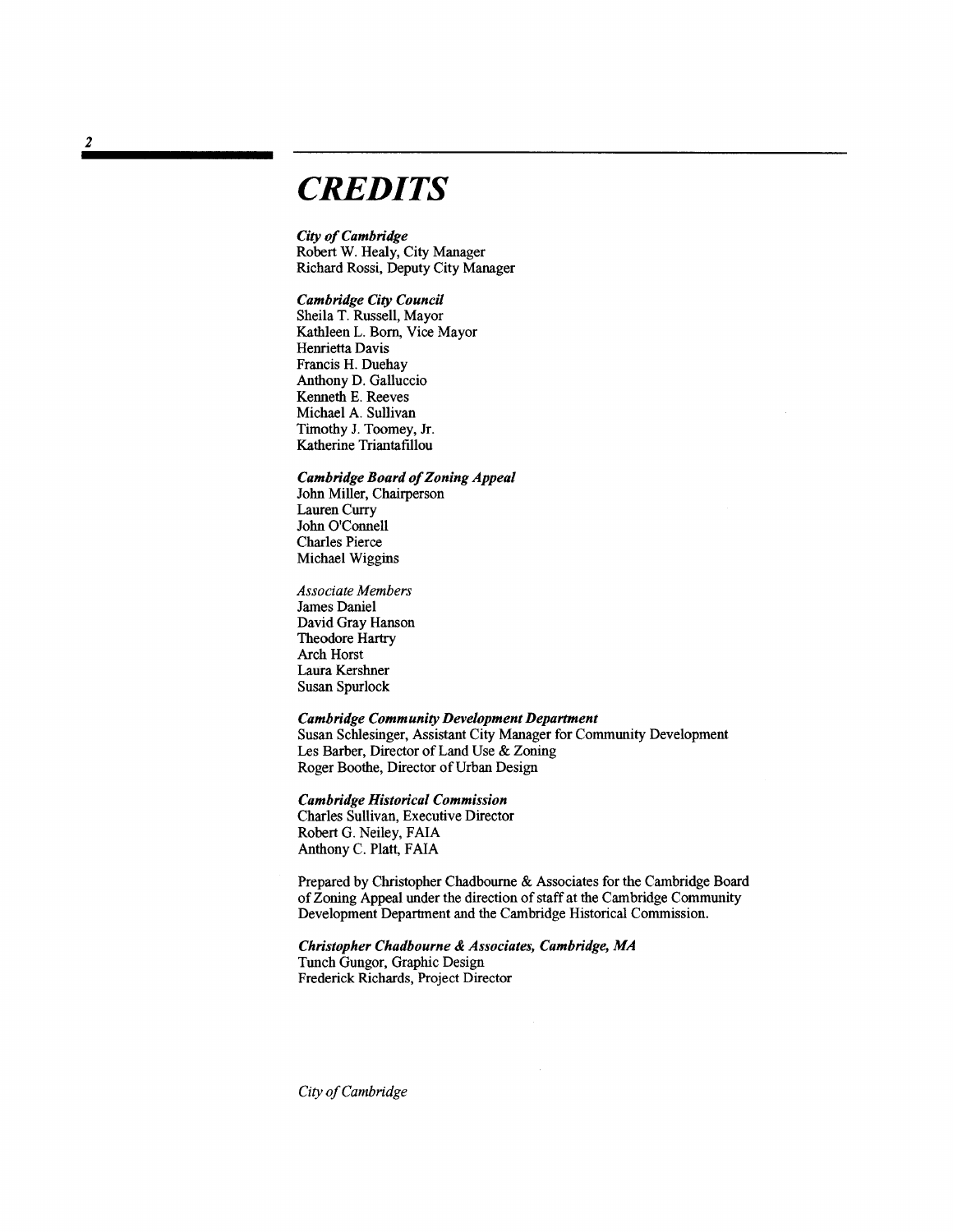### *INTRODUCTION*

The *Design Guidelines* have been prepared to help property owners, and the design and building professionals working for them, create dormers that will increase the living space of an attic story while retaining the basic design integrity of the building's roof lines. More specifically, the guidelines are intended to serve as a reference for applicants coming before the Board of Zoning Appeal (BZA) for dormer additions requiring review under the Zoning Ordinance or before either of the two Neighborhood Conservation District Commissions for design review. Adherence to these guidelines enhances but does not guarantee that an application, in and of itself, will necessarily be granted a variance or special permit by the City.

While these guidelines apply to all building types, the type most affected will be houses with gable, hipped or mansard roofs. The city's building stock consists largely of wood-framed dwellings with gable roofs, especially throughout West and Mid Cambridge. While many of these houses may not be considered architecturally or historically significant, they do contribute to the larger architectural fabric of their neighborhoods, and are therefore considered significant community resources. These guidelines were devised in the spirit of helping to conserve the essential architectural character of those neighborhoods.



Properly designed dormers can increase the living space of an attic story while preserving the character of a building. Dormers come in a variety of styles depending upon the shape of the main roof. This duplex house with a large *hipped roofhas successfully increased its third-floor living space by adding three appropriately scaled hipped dormers to the side and ends ofthe roof*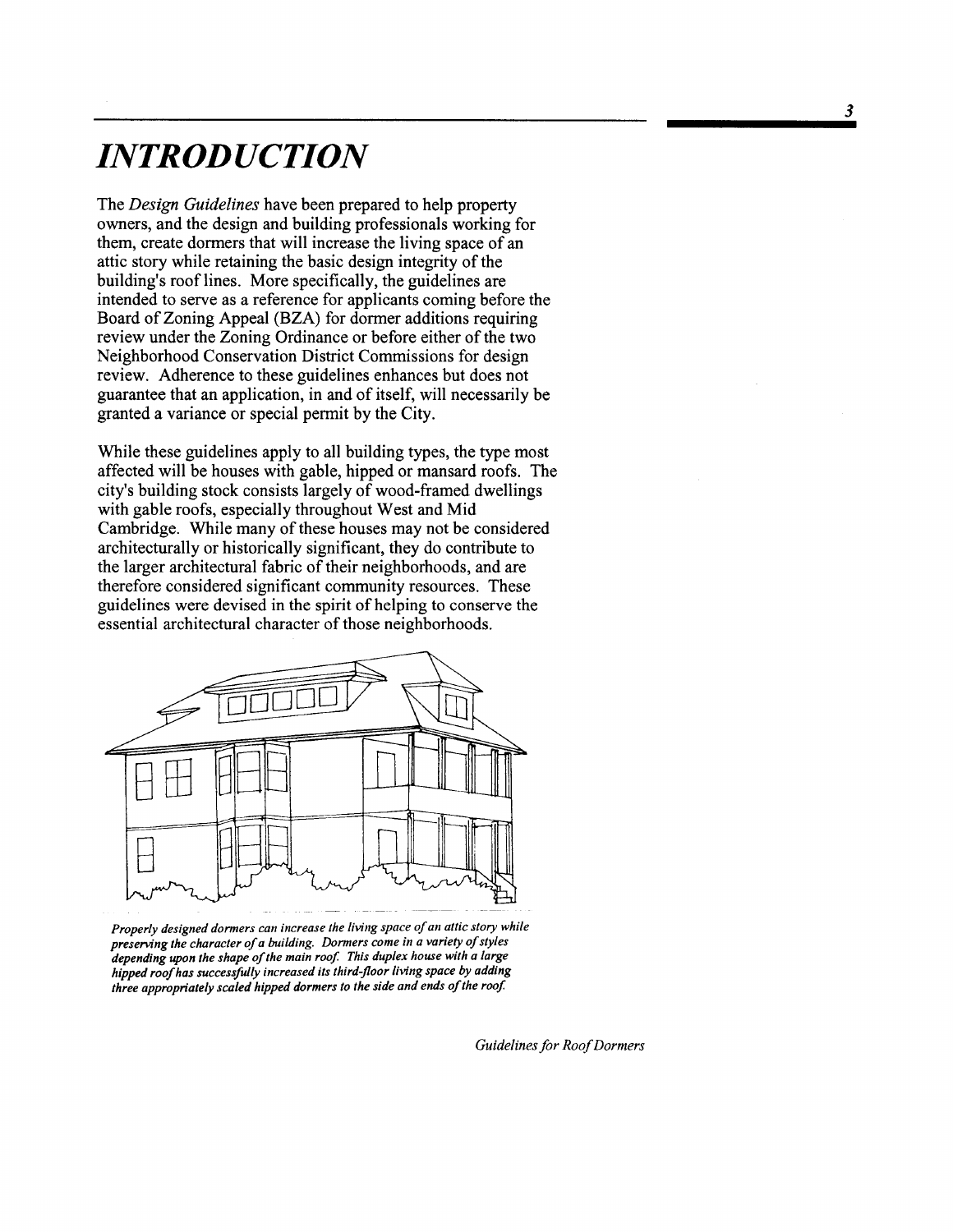#### *THE GUIDELINES*

*Site Context: Corner properties, where architectural changes may have a greater visual impact upon adjacent public space, will be examined more carefully by the municipal review board than interior lots where the visual impact on public space will be less. The guidelines, therefore, may be applied somewhat more rigorously for corner lots than interior ones.* 

#### **SHED DORMERS**

In terms of cost effectiveness, the shed dormer (**Fig. 1**) is often the solution preferred by owners for adding living space to the attic story of a gable-roof building. The ideal shed dormer will make an attic space more livable while preserving the building's roof profile.

Setbacks: As a general rule of thumb, the greater the front, side and rear setback, the better. More specifically, the following minimum setbacks are recommended:

*• Front Wall:* A dormer whose front wall is set flush with the main wall of the building, while not prohibited outright, is not recommended  $(Fig. 2)$ . The preferred setback should be at least 1 ft. 6 in. from the building's main wall ( $Fig. 6$ ). Dormer front walls should not extend beyond the main wall of the building beneath  $(Fig. 3)$ . Removal of the roof eave between the dormer and the main wall beneath is strongly discouraged (Fig. 4).

*• Side Walls:* The setback should be at least 3 ft. 6 in. from the roof at the gable ends  $(Fig. 1)$ . Under certain conditions the City of Cambridge allows dormers "as of right" up to 15 ft. in length; additions that extend beyond 15 ft. must be approved by the BZA. In general, dormers should not exceed 15 ft. or one-half  $(1/2)$  of the main roofs length, whichever is shorter. As an option, this maximum length may be achieved through a combination of paired dormers. If paired, the combined length should not exceed 15 ft. For smaller buildings, where the 15 ft. rule would allow the dormer to extend within 3 ft. 6 in. of the gable end, the 3 ft. 6 in. setback should apply.

4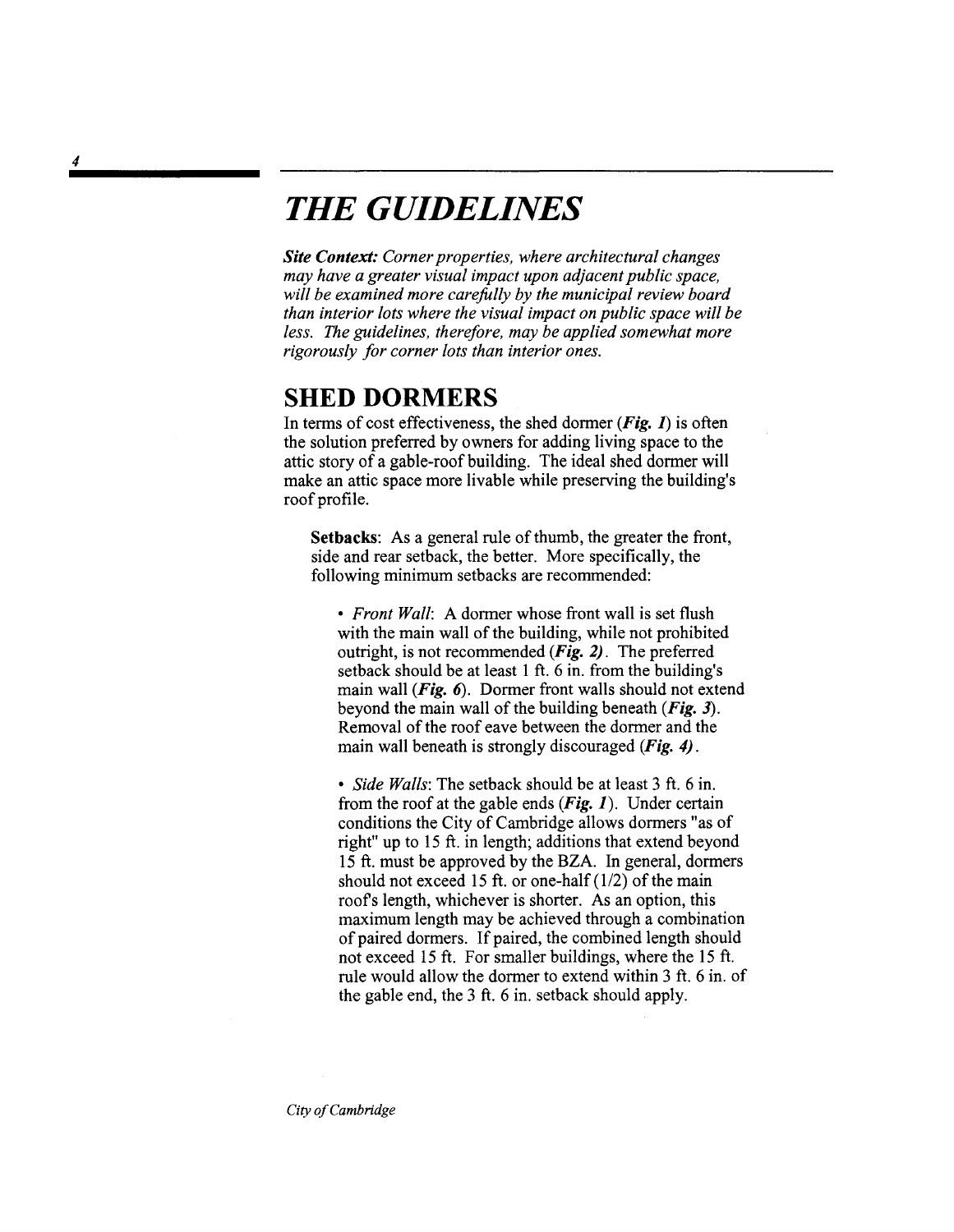

*Figure* 2: *Setting the front wall ofa dormer flush with the main wall underneath is not recommended. See Fig. 6for the preferred* J*fl.* 6 *in. setback.* 



*Figure 3: The front wall of a dormer should not extend beyond the main wa the building. should not extend beyond the main wall of the building.* 



*Figure* 4: *Removing the eave between the dormer's front wall and the main wall underneath is not recommended.* 



*Figure 1: Shed-roof dormers should be setback no less than 3ft. 6 in. from the gable end walls and* J*ft.* 6 *in.from the main walls underneath the.eaves.*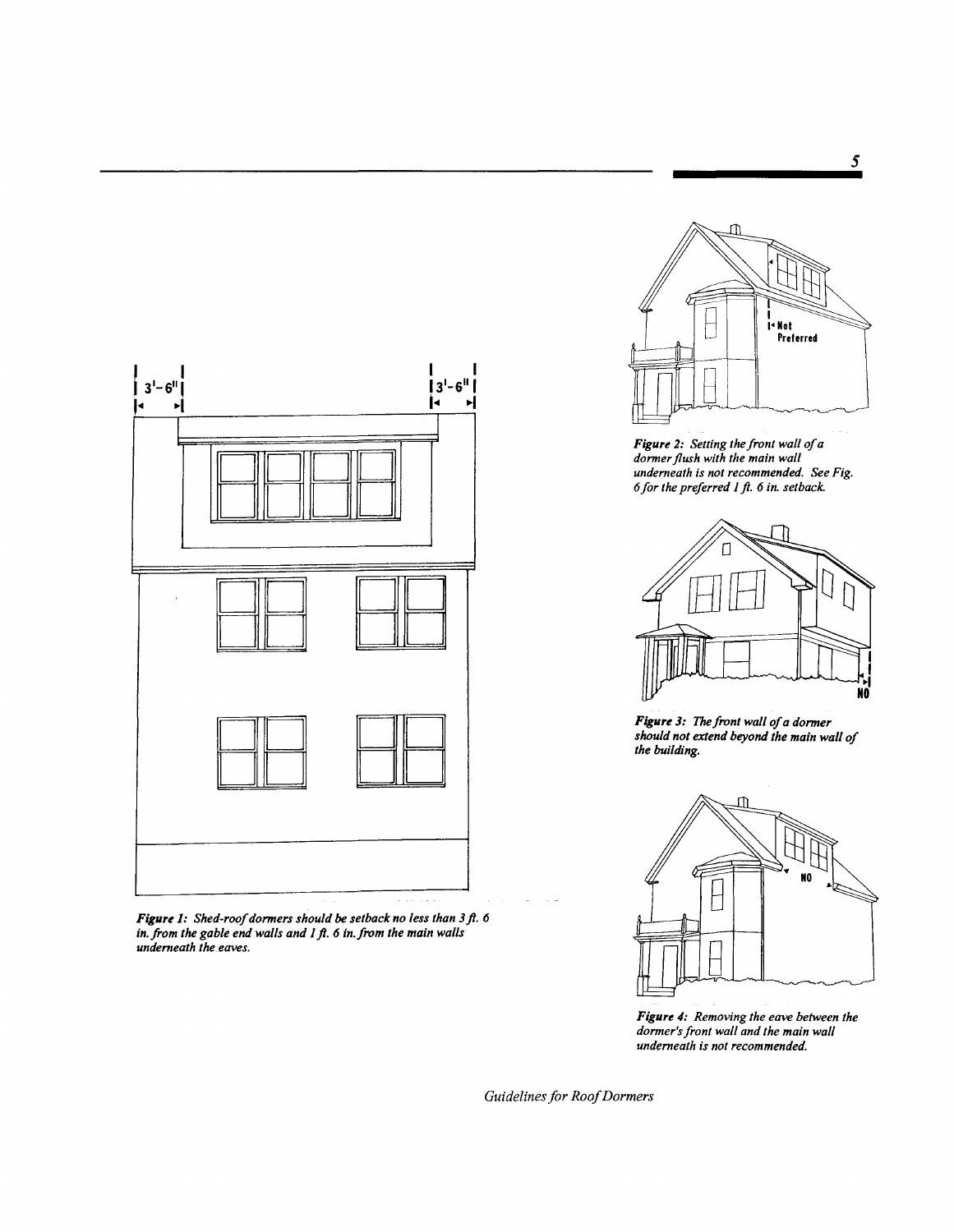

**Figure 5:** The preferred setback from the *roofridge should be at least* J*foot.* 



*Figure* 6: If*the dormer meets the recommended setbacks for side (3.fl.* 6 *in.) andfront (l.fl.* 6 *in.) walls. the dormer roof may start at the ridge line.* 

*• Ridge Connection:* The preferred setback should be at least 1 ft. from the roof ridge  $(Fig. 5)$ . If, however, the dormer meets the recommended setbacks for side and front walls, the dormer roof may start at the ridge beam  $(Fig. 6)$ .

Placement: Ideally, a dormer should be placed on the rear or less public side of a building with a side-gable roof. In most cases, a single dormer should be centered within the length of the side-gable roof  $(Fig. 7)$ . Leeway may be allowed for offsets depending upon interior space constraints. In cases involving a front-gable roof, the BZA prefers the dormer to be offset toward the rear of the building  $(Fig. 8)$ . Paired gable dormers should, in most cases, be centered symmetrically within the roof area.

Roof Pitch: The pitch will vary according to the pitch of the main roof. In no case, however, should the dormer roof lack slope or be constructed flat. In almost all cases, the dormer structure should not rise above the ridge line of the main roof (Fig. 9).

Inset Roof Decks: Inset roof decks, created by cutting into a section of roof and inserting a decked opening, should follow the same setback standards stipulated for dormers.

Windows: In general, window area, including trim, should account for at least 50 percent of the dormer's front wall face (Fig.  $10$ ). In no case should windows be allowed in the side walls of dormers  $(Fig. 9)$ . Dormer windows should be balanced in style, alignment and proportion with the windows in the principal wall beneath the dormer. Exceptions may be made for Queen Anne style buildings, or other intentionally "picturesque" historic styles, where asymmetrical placement and proportion could accentuate rather than diminish the architectural effect of the dormer.

Wall Material and Color: The wall cladding or siding of a dormer should be the same material and color as the main walls of the building, with the exception of dormers sided with slate shingles. In those cases where a building may have multiple colors or materials as part of its historic style or intended design, the dormer addition may be clad and/or painted in a contrasting manner appropriate to that style or design.

*City a/Cambridge*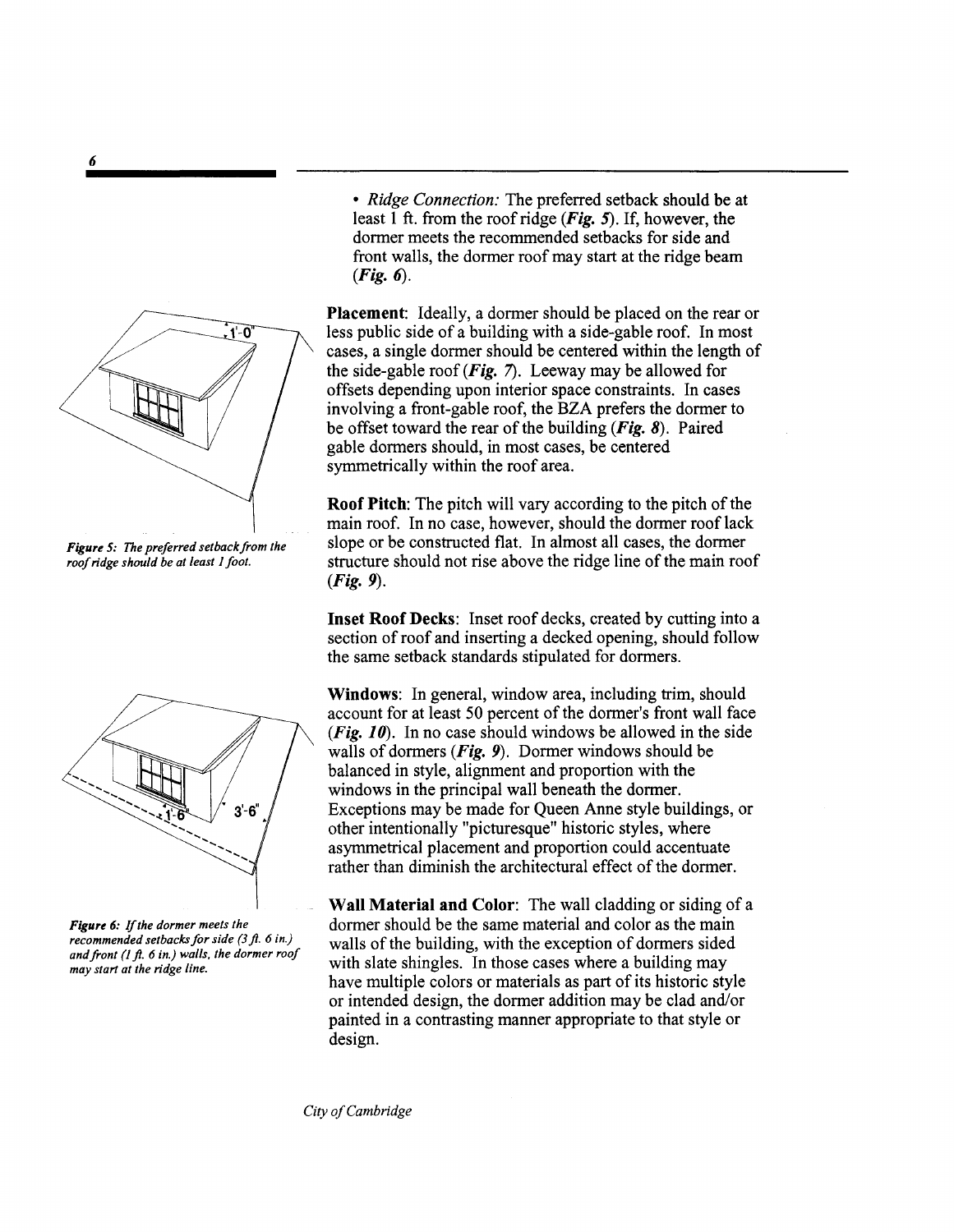When all design alternatives to increase living space in the attic have been explored and failed to meet the owner's needs, the raising of the roof to create a new story may be explored. This approach of last resort may be permitted by the BZA if the result is a more coherent design with no greater negative impacts on abutting properties.



*Figure* 8: The *pre/erred location for a larger single dormer on a gable-front building is offset toward the rear.* 



*Figure* 7: *Ideally, a smaller single dormer should be centered within the length o/the*  main roof.



*Figure* 9: *In almost all cases, a dormer should not rise above the ridge line o/the building's main roof Neither should windows be placed in a dormer's side walls as a general rule.* 



*Figure 10: In general, window area, including the framework, should account for at least 50 percent 0/the dormer's front wall/ace.*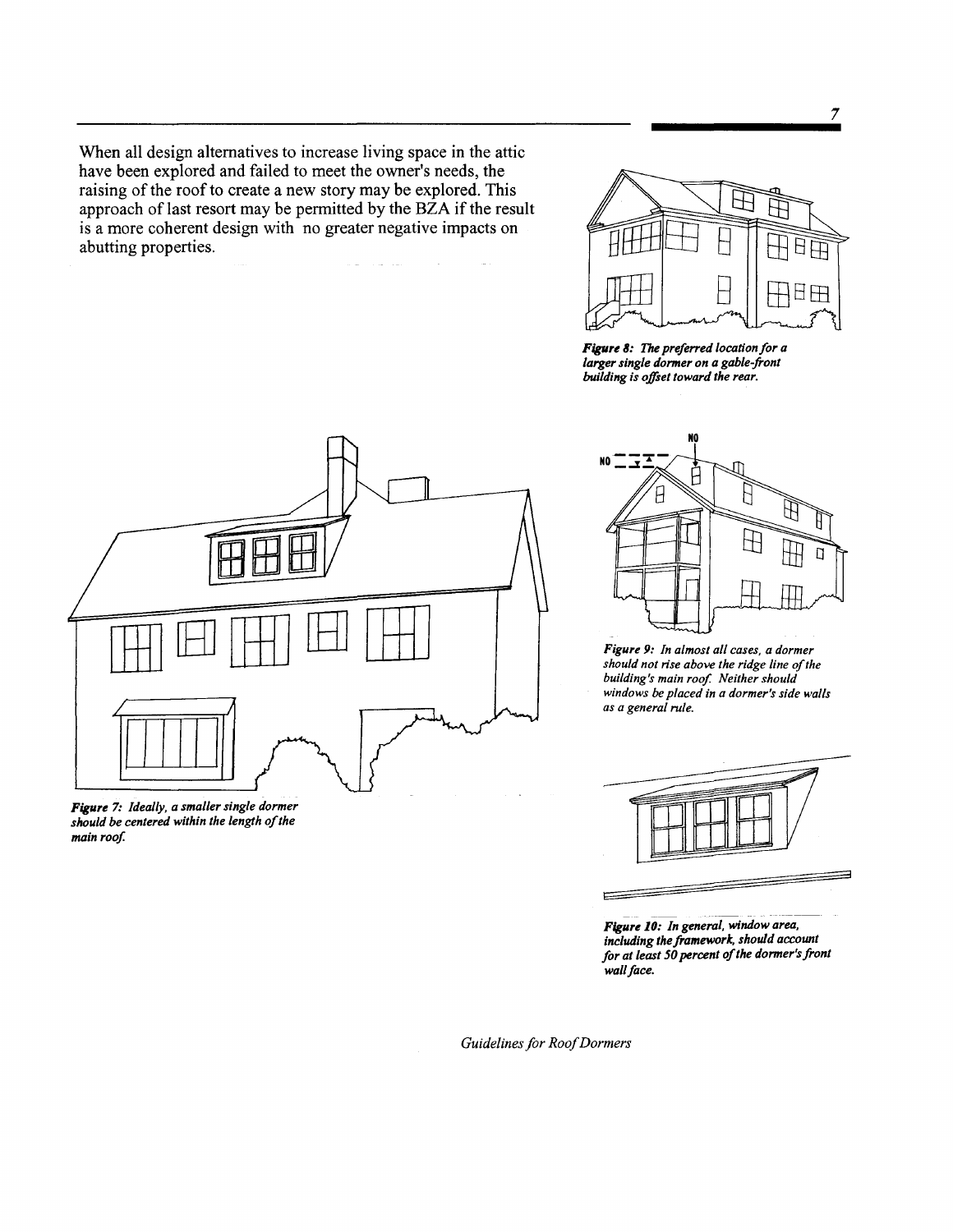#### **GABLE DORMERS**

Gable dormers ( $Fig. 11$ ) often provide a more attractive alternative to shed dormers, especially when a building already includes gable dormers as part of its designed look.

**Gable Dormer** Setbacks: As a general rule of thumb, the greater the front, side and rear setback, the better. More specifically, the following minimum setbacks are recommended:



Figure 11: If the gable dormer meets the *recommended setbacks for side* (3ft. 6 *in.) andfront* (J ft. 6 in.) *walls, the dormer roof may extendfrom the ridge line.* 



*Figure* 12: *Gable dormers added* in *combinations, such as pairs, should not exceed* J5ft. in *total length. The preforred setback from the roofridge should be at least* J*foot.* 

*• Front Wall:* The setback should be at least 1 ft. 6 in. from the building's main wall (same as the shed dormer) (Fig. 11). A gable dormer whose front wall is set flush with the main wall beneath is not recommended.

*• Side Walls:* The setback should be at least 3 ft. 6 in. from the gable end  $(Fig. 11)$ . While under certain conditions the City of Cambridge allows dormers "as of right" up to 15 ft. in length, additions that extend beyond this length must be approved by the BZA. In general, however, dormers should not exceed 15 ft. or one-half of the main roofs length, whichever is shorter. Gable dormers added in combination, such as pairs  $(Fie, 12)$ , should not exceed the 15 ft. rule in total length. For smaller buildings, where the 15 ft. rule would allow the dormer to extend within 3 ft. 6 in. of the gable end, the 3 ft. 6 in. setback should apply.

*• Ridge Connection:* The preferred setback should be at least 1 ft. from the roof ridge (*Fig. 12*). If the dormer meets the recommended setbacks for side and front walls, however, the dormer roof may start at the ridge beam  $(Fig. 11)$ .

'Gable **Placement:** Dormers added in combinations, such as pairs or triplets, should be arranged symmetrically within the main roof so that they are centered and spaced proportionally (*Figs. 12 & 13*). In all cases, the distance between each dormer should be no less than one half  $(1/2)$  the width of each structure. In the case of three dormers, where the central structure is larger than the flanking pair, the minimum distance between each should be set by the width of the central dormer  $(Fi\mathbf{g}, 13)$ . In some cases where a shed

8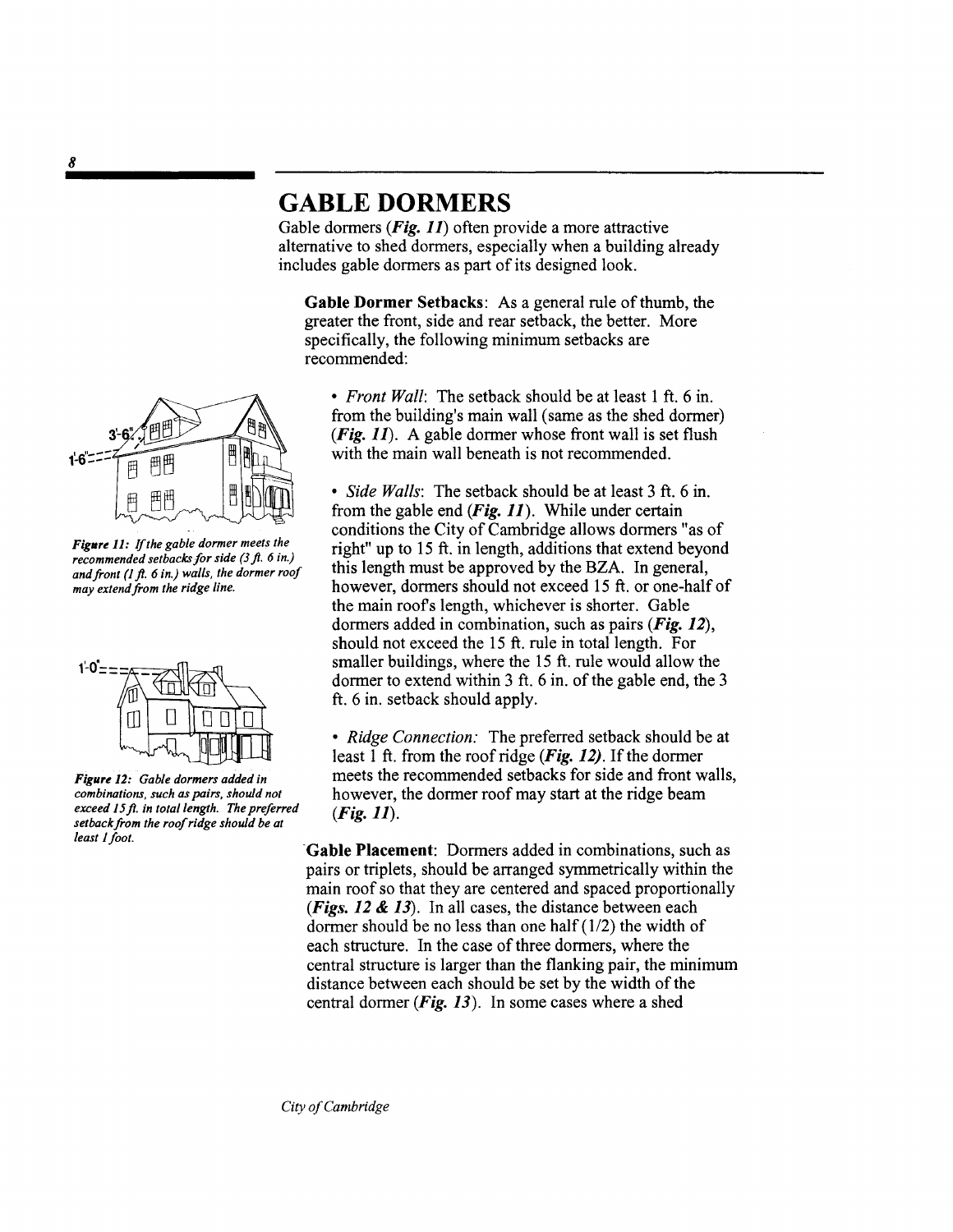dormer is proposed, matching gable dormers may be added at either end like bookends (*Fig. 14*) to improve its appearance.

Roof Pitch: The roof pitch of a gabled dormer should be proportionally matched with the pitch of the building's main roof (Fig. 13).

Windows: Window area, including trim, should account for not less than 50 percent of the dormer's front wall area below the pediment  $(Figs. 12-14)$ . Windows should not extend into the pediment wall surface unless they are deemed appropriate for the building style, as, for example, a three-part Palladian window in a Colonial Revival house (Fig. 15). Whenever possible, dormer windows should be balanced in proportion and placement with the windows in the principal wall underneath  $(Fig. 15)$ . In few, if any, cases should windows be allowed in the side walls of dormers unless they are designed as an integral part of a building's historic or intended style, such as Queen Anne or other intentionally "picturesque" styles.

Wall Material and Color: The wall cladding or siding of a gabled dormer should be the same material and color as the principal walls of the building. In those cases where a building may have multiple colors or materials as part of its historic or intended style, the dormer addition may be clad and/or painted in a contrasting manner appropriate to that style.



*Figure* 13: *Gable dormers added in combinations. such as triplets. should be arranged symmetrically within the main roofso they are centered and spaced proportionally. The distance between each should be no less than one half (1/2) the width of the largest dormer.* 



*Figure* 14: *Matching "bookend" gable dormers added to an existing shed-roof dormer. or included as part ofa gable/shed roofaddition. offer a balanced appearance while increasing living space.* 



*Figure* 15: *Gable dormer windows should not extend into the pediment wall surface above unless deemed appropriate for the building style. such as this three-part Palladian window in a Colonial Revival house. Dormer windows should be balanced in proportion with the windows in the main wall beneath them.*